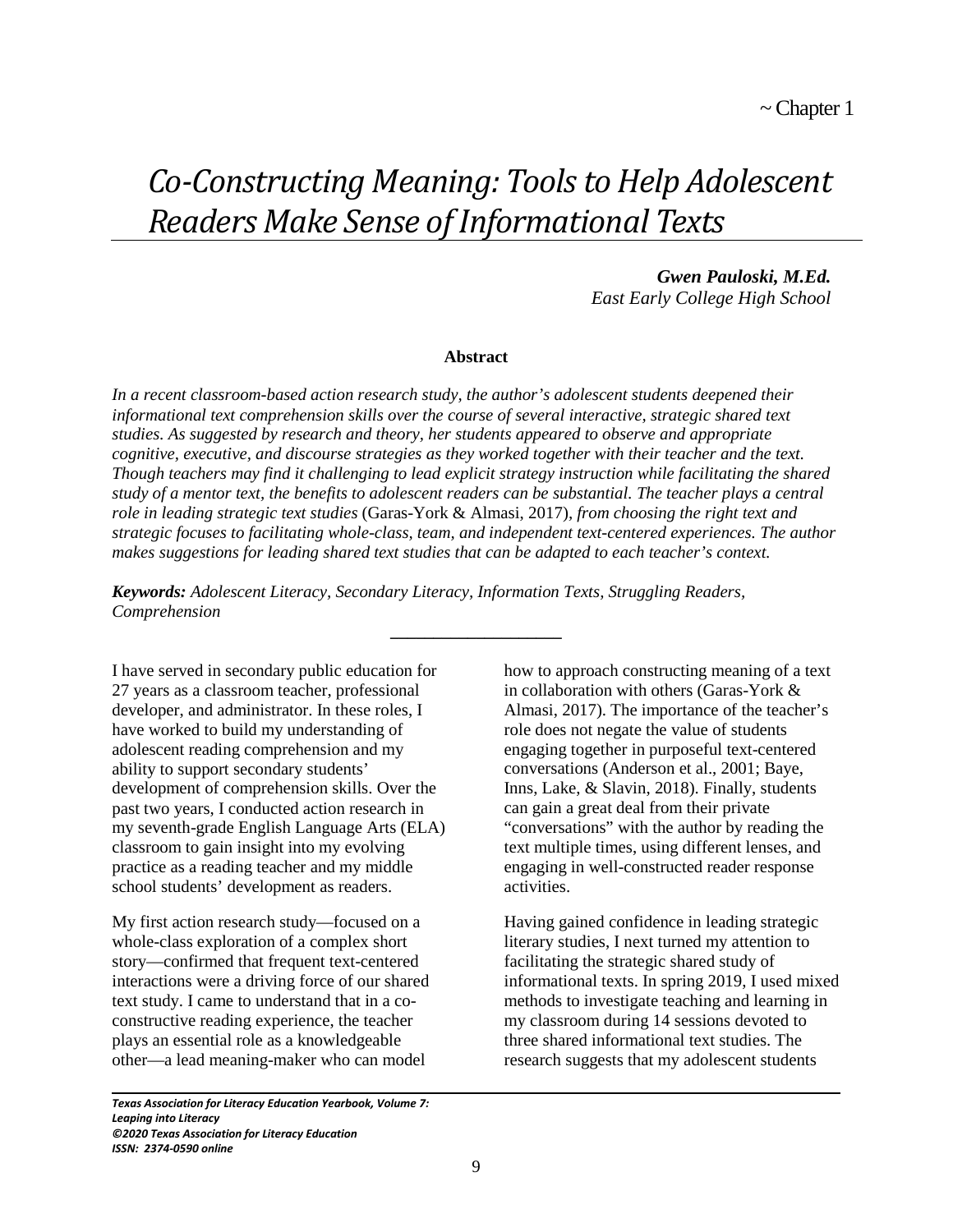deepened their comprehension skills as they engaged routinely in interactive, strategic studies of informational texts as members of a meaningmaking community (Reninger & Rehark, 2009). Even my struggling readers appeared to appropriate multiple strategies as they worked together with their teacher and the author to build a deeper understanding of each informational text (Langer, 2009). Even students with strong comprehension skills adapted and expanded those skills to fit more challenging texts and new reading purposes (International Reading Association [ILA], 2012; Moore, Bean, Birdyshaw, & Rycik, 1999).

Facilitating these studies is challenging (Croninger, Li, Cameron, & Murphy, 2017; Shulman, 1986). Luckily, I have found that pedagogical perfection is not required for students to make substantial progress, especially those who struggle most with informational text comprehension. I hope that teachers of adolescent readers will be inspired to take up or refine this practice as appropriate for their particular contexts.

#### **What's at Stake**

Adolescent students' difficulty with comprehending informational texts is welldocumented in the annual publication of standardized reading test results. In spring 2019, nearly 470,000 Texas high school students completed the state-administered English I examination, one of the State of Texas Assessments of Academic Readiness (STAAR). Fewer than half of the test takers met the state's grade-level literacy standards. Among the 94,197 test-takers who had already failed the English I exam one or more times, a staggering 94 percent failed to meet grade-level literacy standards. On average, test-takers correctly answered 70 percent of questions testing their comprehension of informational passages. Among re-testers and vulnerable student populations, however, the average percent correct was significantly lower (Texas Education Agency, 2019). See Table 1 for more information.

#### Table 1

L

Spring 2019 STAAR English I – Informational Reading Results for At-Risk Student Groups

| <b>Percent Questions</b>                                                                    |       |       | Economically  |         |     |      |          |
|---------------------------------------------------------------------------------------------|-------|-------|---------------|---------|-----|------|----------|
| Correct                                                                                     | Total | Males | Disadvantaged | At-Risk | LEP | SpEd | Retested |
| <b>Reporting Category</b><br>3: Understanding/<br>Analysis of<br><b>Informational Texts</b> | 70%   | 66%   | 64%           | 59%     | 47% | 47%  | 49%      |

Many college courses demand that students make sense of complex informational texts. Yet, one-third of Texas high school graduates who qualified for a free lunch in the National School Lunch Program failed to meet the "collegeready" threshold on the Texas Success Initiative (TSI) reading assessment (Texas Higher Education Coordinating Board, 2018). Mid-skill and high-skill professions demand competence in informational text comprehension as well. Finally, as Thomas Jefferson argued, a well-

*Texas Association for Literacy Education Yearbook, Volume 7: Leaping into Literacy ©2020 Texas Association for Literacy Education ISSN: 2374-0590 online*

functioning democracy requires informational literacy (Jefferson, 1789, Jan. 8).

Some of the skills needed for the deep comprehension of informational texts are genrespecific (Duke & Martin, 2019; Fisher & Frey, 2019; Hebert, Bohaty, & Nelson, 2016). Thus, a literacy education that privileges literary fiction and non-fiction at the expense of expository texts may leave substantial gaps in students' meaning-making skillset. Though it is important for students to deeply comprehend informational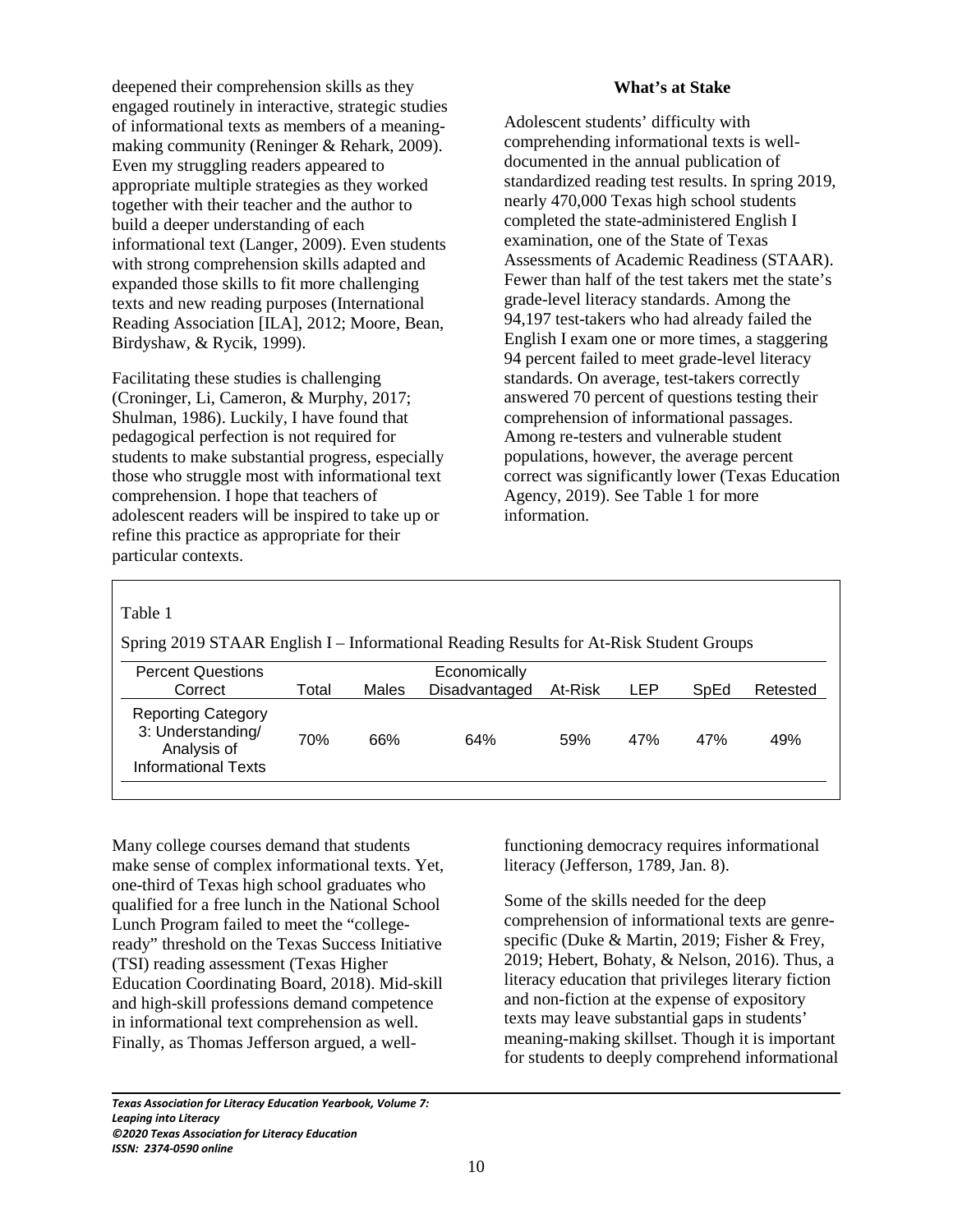texts as independent readers, it is also essential for them to consider and be shaped by other readers' perspectives. Adults collaborate daily to make sense of informational text—in their workplaces, their places of worship, and online discussions (Duke & Martin, 2019).

## **How Adolescent Readers Make Sense of Informational Texts**

My classroom research rests on a conceptual framework informed by Vygotsky's theory of social constructivism, Barbara Rogoff 's theory of cognitive apprenticeship, and Walter Kintsch's construction-integration model of text comprehension (Duke, Pearson, Strachan, & Billman, 2011; Kintsch, 2009; Murphy, Wilkinson, Soter, Hennessey, & Alexander, 2009; Rogoff, 1990). Because cognitive and metacognitive processes are invisible and often unconscious (Greenleaf, Schoenbach, Cziko, & Mueller, 2015), no one can claim with absolute certainty how a reader makes sense of texts. The metaphors of apprenticeship and mental model construction described below are consistent with theory, empirical research, and my practical experience as a classroom educator.

## **Apprenticeship**

As members of reading communities, young children appear to observe, appropriate, and practice comprehension strategies in collaboration with knowledgeable others (their parents and teachers, their peers, and the authors of the texts they read) (Greenleaf et al., 2015; Rogoff, 1990). When students are supported in applying strategies successfully to make sense of a variety of texts, those strategies can evolve into skills that students draw upon without conscious effort or awareness (Almasi & Fullerton, 2012). Adolescent readers continue to need instruction to improve their comprehension skills (Boardman et al., 2008), just as a pianist who last played a Haydn minuet in her fourthgrade recital will be ill-equipped to tackle a Shostakovich sonata without substantial help and preparation.

## **Mental Model Construction**

L

As they make sense of an informational text, skilled readers construct a mental model—a "strategic simplification of the full text"—that recodes the text for long-term storage (O'Reilly, Deane, & Sabatini, 2015, p. 6). Skilled readers appear to formulate the outlines of a mental text model as they familiarize themselves with the text. As they read, they seem to continually check new ideas and information against their "draft" model, elaborating and correcting the model to reflect their evolving understanding of the text (Kintsch, 2009; O'Reilly et al., 2015). As they work through a complex informational piece, skilled readers appear to formulate a cohesive, elaborated mental model of the whole text. On the other hand, a reader less successful at comprehension may treat each new segment or concept separately, formulating mini-models but never integrating them (Almasi & Fullerton, 2012).

In a sense, the reader and the author collaborate to co-construct a mental model. Skilled readers may try to discern the author's intended meaning and purpose at the sentence-by-sentence and whole-text level. Simultaneously, they may unearth relevant background knowledge and personal connections to help them solidify and contextualize their mental model (Kintsch, 2009).

## **A Mismatch between Student Needs and Instructional Practices**

In their academic careers, students (especially those attending higher-income schools) may be invited to participate in classroom discussions of literary works from *The Dot* to *Brave New World* (Applebee, Langer, Nystrand, & Gamoran, 2003; Madda, Griffo, Pearson, & Raphael, 2019). Even students who have had the luxury of engaging in fruitful literary discussions, however, typically have had fewer sustained meaning-making conversations about informational texts. Secondary teachers often ask their students to extract information from a textbook or the Internet to prepare for issues discussions and project presentations. Still, those students may not have regular opportunities to practice collaborative sense-making of the informational texts themselves.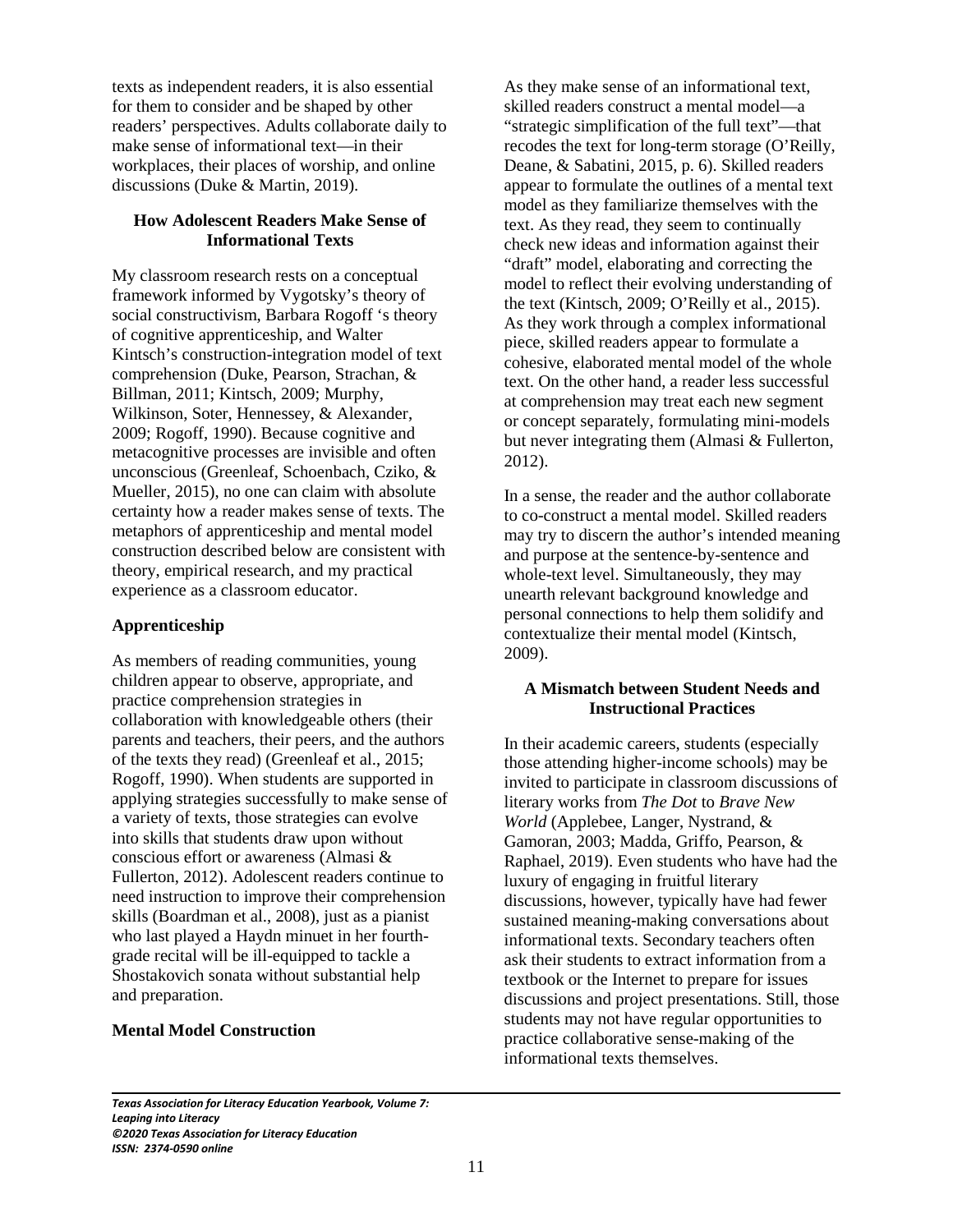Though most adolescent students can comprehend grade-level informational texts to some degree, their mental models might be thin, fleeting, or inaccurate. Secondary students may assume their informational text comprehension skills are sufficient, especially if they regularly "pass" state reading exams. Students may not have developed the executive skills required to monitor and repair their comprehension of a text or even to monitor and manage their attention during meaning construction. When our comprehension assessments stop at students' word- and sentence-level understandings, teachers may not detect the weaknesses in our students' textual models. Because the informational texts assigned in school often address unfamiliar topics outside students' interest areas, adolescent readers and their teachers often attribute their poor comprehension to a lack of interest rather than insufficient skills (Ortlieb & Cheek, 2013).

## **The Skills Students Need to Make Sense of Informational Text**

Active meaning constructors call upon cognitive, meta-cognitive, and discourse skills to make sense of informational texts (O'Reilly et al., 2015). When facing a particularly challenging text outside their prior knowledge base, skilled readers can become strategic, consciously choosing strategies that will facilitate their meaning-making (Almasi & Fullerton, 2012).

As I planned each of the three shared text studies in my most recent action research study, I identified the comprehension strategies that I intended to teach explicitly. During each text study, I re-assessed and adapted my strategic focus frequently in response to students' needs. I de-emphasized several cognitive strategies I had planned to teach explicitly, including predicting and connecting, as I found my students relied too heavily on these generic skills. I spent more time than I had planned supporting students as they learned to annotate, infer exposition structure, and discern key ideas. Though I had intended to teach summarization explicitly, I focused instead on prerequisite strategies with which my students struggled. I dropped back

*Texas Association for Literacy Education Yearbook, Volume 7: Leaping into Literacy ©2020 Texas Association for Literacy Education ISSN: 2374-0590 online*

L

further to scaffold foundational discourse and executive strategies that my students were not successfully activating, including focusing attention, noticing confusion, attending to others' meanings, and taking up others' ideas.

## **Cognitive Skills**

In 2015, Educational Testing Service (ETS) researchers codified the complex "Build and Convey Knowledge" literacy practice. According to the researchers, readers engage in this meaning-making practice in iterative phases, first laying the foundation for understanding a text and then constructing, repairing, refining, consolidating, elaborating, and finally communicating their understanding of that text (O'Reilly et al., 2015). Some of the cognitive strategies readers activate in this literacy practice, such as visualizing and predicting, are emphasized year after year in instruction in multiple genres. Other strategies are specific to informational texts, such as inferring exposition structure and discerning key ideas and information (Duke & Martin, 2019). While some of these cognitive skills receive a great deal of attention in earlier grades, others receive much less explicit instruction.

## **Discourse Skills**

Though discourse skills are often not taught explicitly in secondary classrooms, the intentional nurturing of these skills is essential for a safe, multivocal, meaning-making community (Reninger & Rehark, 2009). Researchers have found that when teachers ask open-ended questions and value students' voices, skill-building discussions occur (Applebee et al., 2003). In whole-class and team discussions with facilitated discourse, students can begin to take up the strategies they see and hear others using and take their place as "knowledgeable other" in the class. The teacher's leadership as a member of the classroom discourse is essential if students are to develop the discursive skills needed to truly consider others' ideas (Reninger & Rehark, 2009). With practice, the discourse students have practiced with their peers and teacher can be appropriated for their private use as they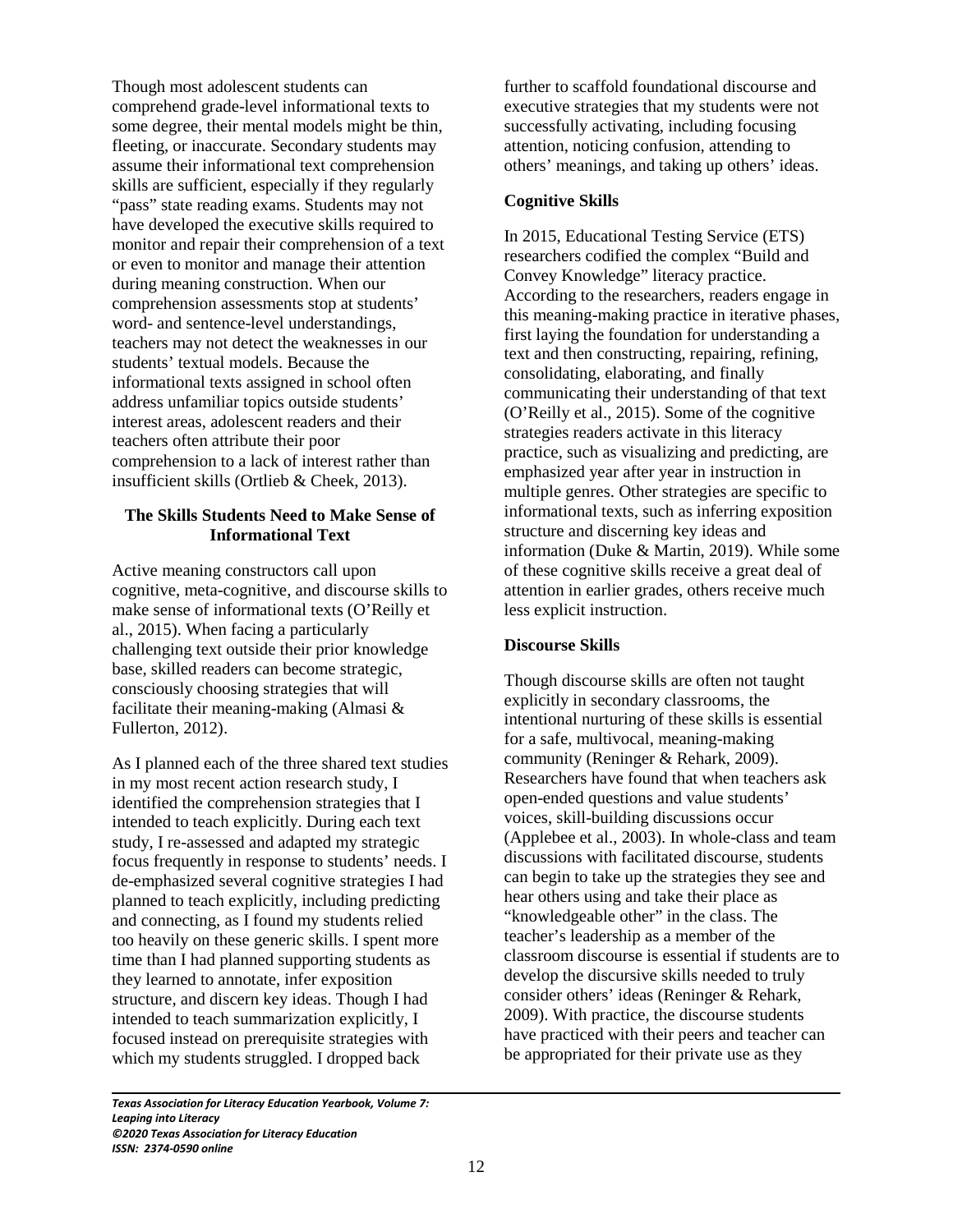attend to the author's voice and even ask questions of the author in their independent readings of the text (Rogoff, 1990)

# **Executive Skills**

Cartwright (2015) described the executive skills that skilled readers activate to support their meaning construction. These skills include attentional control, inhibition of irrelevant information, self-monitoring, and the ability to discern a text's organizational patterns.

In my work with secondary students, I have found that being able to assess and focus one's attention on textual meaning-making is fundamental, but this executive skill is often not explicitly addressed. My students' enjoyment and comprehension of texts tend to increase when I teach them to monitor and redirect their attention strategically.

During the study, as I attempted to help students take up their colleagues' ideas during our discussions, I found that many had difficulty focusing on their peers' meaning-making. In whole-class discussions and debriefs of team discussions, I realized students were not hearing their peers. I came to realize students were disengaging while waiting for their turn to speak. If they were not "on deck," they were not tuned in. I began to teach students explicitly how they could become strategic (i.e., conscious and intentional) about this critical facility.

# **Leading Shared Studies of Informational Texts**

Teachers seeking to implement strategic shared studies of informational texts may find guidance hard to come by. The suggestions outlined below arise from my classroom research and practice. They are also informed by my study of empirical research and my observations of other teachers' instructional practices in my roles as a coach and administrator. I have used tentative language throughout to indicate that these recommendations arise from my context and must be adapted to fit each educator's instructional situation and pedagogical perspective.

# **The Teacher's Central Role**

When scaffolding students' orchestration of multiple strategies, the teacher will need to monitor students' strategy application and drop back to shore up their declarative, procedural, and conditional understanding of the strategy. Explicitly providing the "what," "why," "how," and "when" of a strategy is especially helpful for English Learners (Booth, Land, & Olson, 2007; Mayville, 2015). During class discussions, the teacher may discover spots in the text that were more problematic than expected. She will need to provide just-right support, inviting students to return to the text, modeling her thinking, and formulating questions that help students come to their own "Aha!" moments. The teacher must also help students to re-activate strategies that have atrophied and to become consciously aware of those skills that have long ago become unconscious and automatic.

# **Choosing Mentor Texts**

When secondary students are fed a steady diet of controlled texts with prominent text features, simple sentences, defined vocabulary, and wellmarked key ideas, they can lose the willingness and skill to power through complex meaningmaking challenges. Adolescent readers grow from wrestling with challenging texts, but they need support to avoid frustration and surrender.

I have found that an ideal mentor text for a shared study is engaging, well written, and somewhat complex. I look for texts that are accessible with scaffolding for my most struggling readers while offering challenge and interest for my most agile meaning-makers. Ideally, the text's syntax and diction will support discussion and imitation of the author's craft. Mentor texts ideally will be relevant to students' interests and will connect with other texts, themes, or topics they have been exploring. Assessment of text complexity should include the length of the piece, sentence length and structure, the amount of unfamiliar vocabulary, the presence of text features, and how explicitly or well ideas are organized throughout.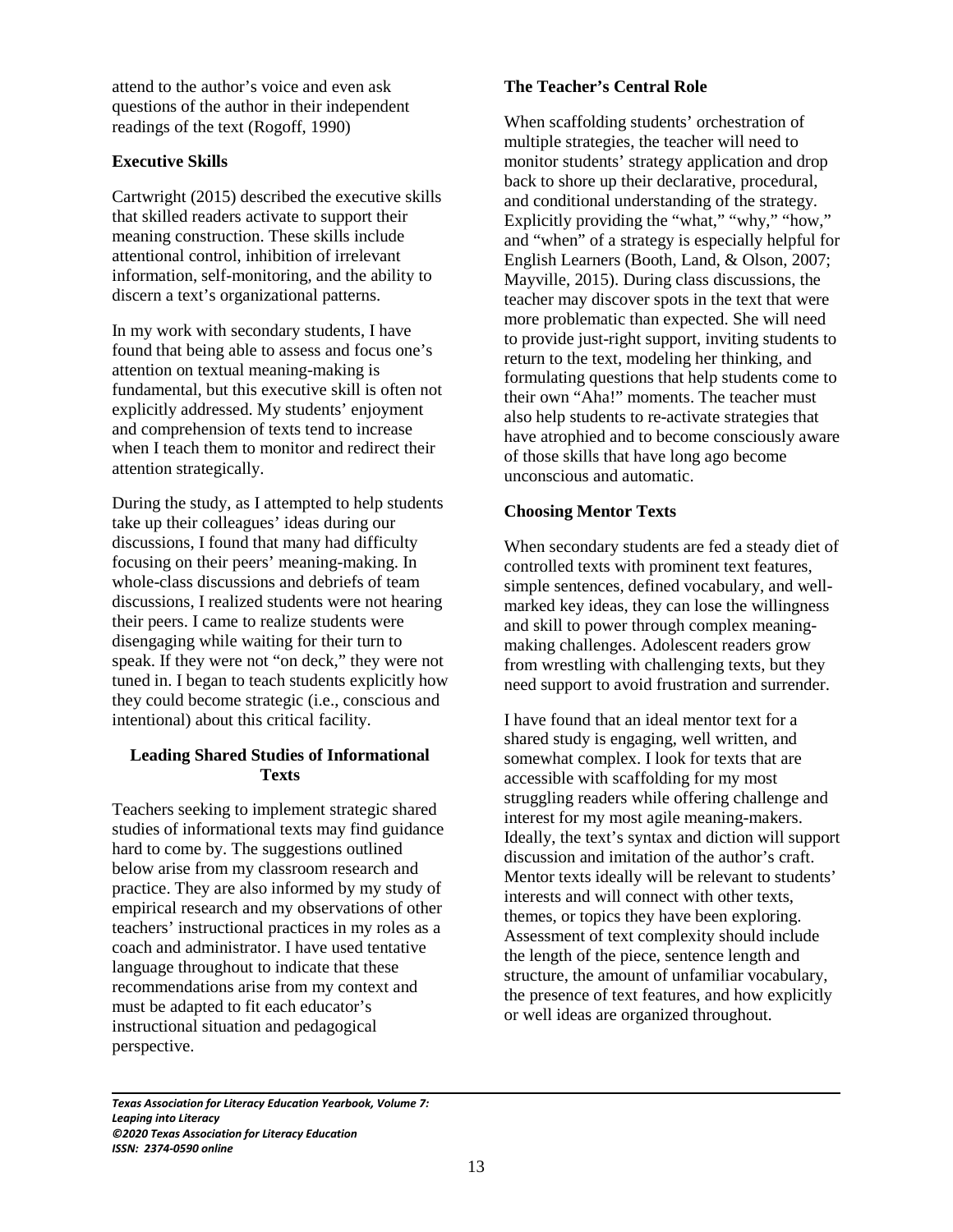The teacher needs to read through the text carefully to formulate a robust, accurate mental model. This process includes discerning how the text's exposition is structured. If text features are lacking, they can be added by the teacher or composed by students.

Because we work together as a meaning-making community, serving as knowledgeable others for each other, I do not provide multiple texts or versions of texts during a shared study. I do, however, plan carefully for supporting readers who will flounder without substantial help. For example, I often provide audio support for our first reading, either through a read-aloud or an audio recording that students can return to later. I chunk the text and create opportunities for multiple strategic readings for varied purposes.

## **Choosing a Strategic Focus**

To best prepare students to read challenging informational texts, we help them to orchestrate a manageable number of interrelated strategies during a shared text study (Kamil et al., 2008). Each teacher must decide which cognitive, executive, and discourse strategies to teach explicitly during the study of a particular text. The teacher must also assess the current state of her students' meaning-making skills and strategic knowledge so that she can make wise decisions about which strategies to teach explicitly and in what combinations. The texts chosen will lend themselves to different strategic focuses.

## **Planning and Adjusting**

I found it useful to develop a plan for the fourto five-day shared text study, which became an advance organizer for students and a guide for my instruction. I adjusted my lesson plans daily based on my activity-by-activity, or even minute-by-minute, assessment of students' success in taking up strategies and making sense of the text. I planned for pre-reading and postreading experiences that I hoped would engage students and reinforce strategy development, but I did not implement all of them. I prepared for multiple readings of the text, with different purposes and different types of interaction.

*Texas Association for Literacy Education Yearbook, Volume 7:* 

Throughout these iterative text engagements, I planned to introduce and facilitate the practice of multiple comprehension strategies. As we engaged with the text, I kept close tabs on how students were making sense of the text and taking up strategies and added or removed scaffolding improvisationally. After releasing students to practicing in teams or independently, I would sometimes find it necessary to drop back for more explicit instruction of a strategy or discussion of a confusing point in the text.

#### **Leading Whole-Class Instruction**

Whole-class instruction is an essential ingredient in a shared text study. In this setting, the teacher can explain and model strategies while she informally assesses students' strategic knowledge and textual understanding. Students can hear their colleagues' thinking and practice dialogic discourse. To help build a meaningmaking community, teachers must work to avoid traditional patterns taking hold, in which 'target" students and the teacher dominate the discussion, and most others fall silent. Many teachers (including myself) are conditioned to this pattern by our own educational experiences, as are our students, so avoiding this habit requires practice, reflection, and feedback.

**Strategy Explanation.** To explain a comprehension strategy, the teacher activates or provides declarative ("what" and "why"), procedural (the "how"), and conditional ("when") knowledge (Almasi & Fullerton, 2012). The teacher must decide how to assess, build, and reinforce students' strategic knowledge. As is true for direct instruction of other concepts, one mode or incidence of explanation will not be enough. Anchor charts, guided notes, slide decks, and "cheat sheets" can help keep the information fresh and accessible for students (Almasi & Fullerton, 2012) and increase comprehensible input for English learners. Though students need procedural knowledge to take up sophisticated strategies successfully, the teacher should be careful not to emphasize form at the expense of function. Cognitive engagement should always be the principal test of how well students are using a strategy (Kamil et al., 2008).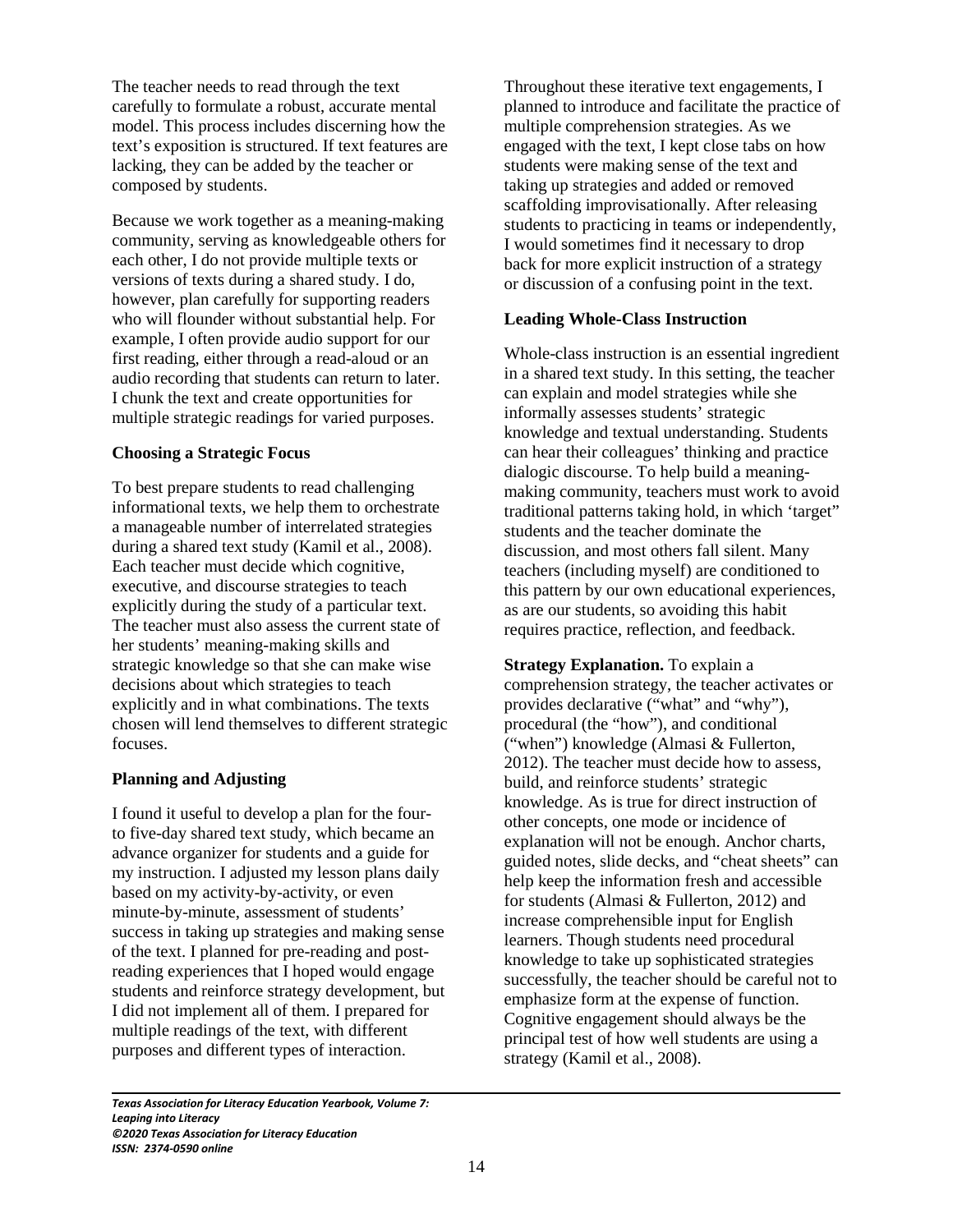**Strategy Modeling.** The teacher can model a cognitive strategy by conducting a thinkaloud/do-aloud, examining an exemplar, or cocomposing alongside students. This modeling is especially important for English Learners (Walqui, 2006). During the study, I took all these approaches to model the cognitive strategies that proved most challenging for our learning community (annotating, discerning key ideas, and recognizing exposition structure). Executive skills can also be modeled through the think-aloud/do-aloud approach. The teacher can demonstrate a discourse strategy with a willing student or team and in the careful facilitation of whole-class and team discussions.

## **Team Discussions**

Students can benefit significantly from conversing with peers as they work to make sense of a text together (Duke, Pearson, Strachan, & Billman, 2011; Zhang, Anderson, & Nguyen-Jahiel, 2013). The teacher must scaffold these discussions, however, if they are to be productive. Otherwise, students can slide easily into arguments or frivolous conversations (Mercer, Wegerif, & Dawes, 1999). Heterogeneous, long-term teams have been integral to my teaching practice since the beginning. I strategically group students so that all students can experience "mutual scaffolding," exploring their own and their peers' thinking (Walqui, 2006). In the study, I found that students needed a great deal of facilitated practice, debriefing, and feedback before they routinely attended to and took up their peers' ideas.

During the study, four team discussion tasks seem to have worked particularly well to keep students focused on the strategic co-construction of textual meaning. When I asked teams to discuss carefully crafted, open-ended, textcentered questions, they tended to stay focused on negotiating meaning. Posting the questions ahead of time, discussing each question and modeling potential responses, and making room for private thinking time are simple ways to provide extra support. Questions that called for students to evaluate or make personal connections seemed to invite the most

enthusiastic discussions, but I had to monitor and sometimes redirect to ensure their conversation stayed anchored in the text. Teams also remained focused on meaning-making when I asked them to compare their individual process writing (such as annotations or graphic organizers). These comparisons allowed students to co-construct meaning, self-assess, and learn from each other's strategy use. When asked to co-compose gist statements, whether in pairs or teams, students wrestled with wording together and returned to the text (sometimes after prompting) to check their thinking. Finally, when I called on team members to report out key discussion points, they were able to check their understanding of each other's ideas.

#### **Individual Text Engagement**

Of course, students also need time to wrestle with texts alone. When we interweave these independent text-centered experiences with peer and whole-class discussion, students have a chance to take stock of their current mental models and try out ideas and approaches they have learned from others. I have found annotation, graphic organizers, and summary writing to be effective text-centered meaningmaking tasks ideally suited for independent practice.

Through explanation, exemplar study, modeling, and feedback, I teach my students to annotate. The physicality of annotation helps readers to monitor and sustain their attention. Because annotation leaves a cognitive breadcrumb trail, it also helps the student and the teacher trace the student's thinking later to assess strategy use and depth of understanding. The visual nature of the practice helps the student ask questions of the text, identify text evidence, and re-read strategically.

During the study, I asked students to complete teacher-designed graphic organizers independently to give them further practice with identifying key ideas and supporting evidence. They shared their completed graphic organizers the next day with a shoulder partner and compared their process writing. Finally, students composed summaries independently toward the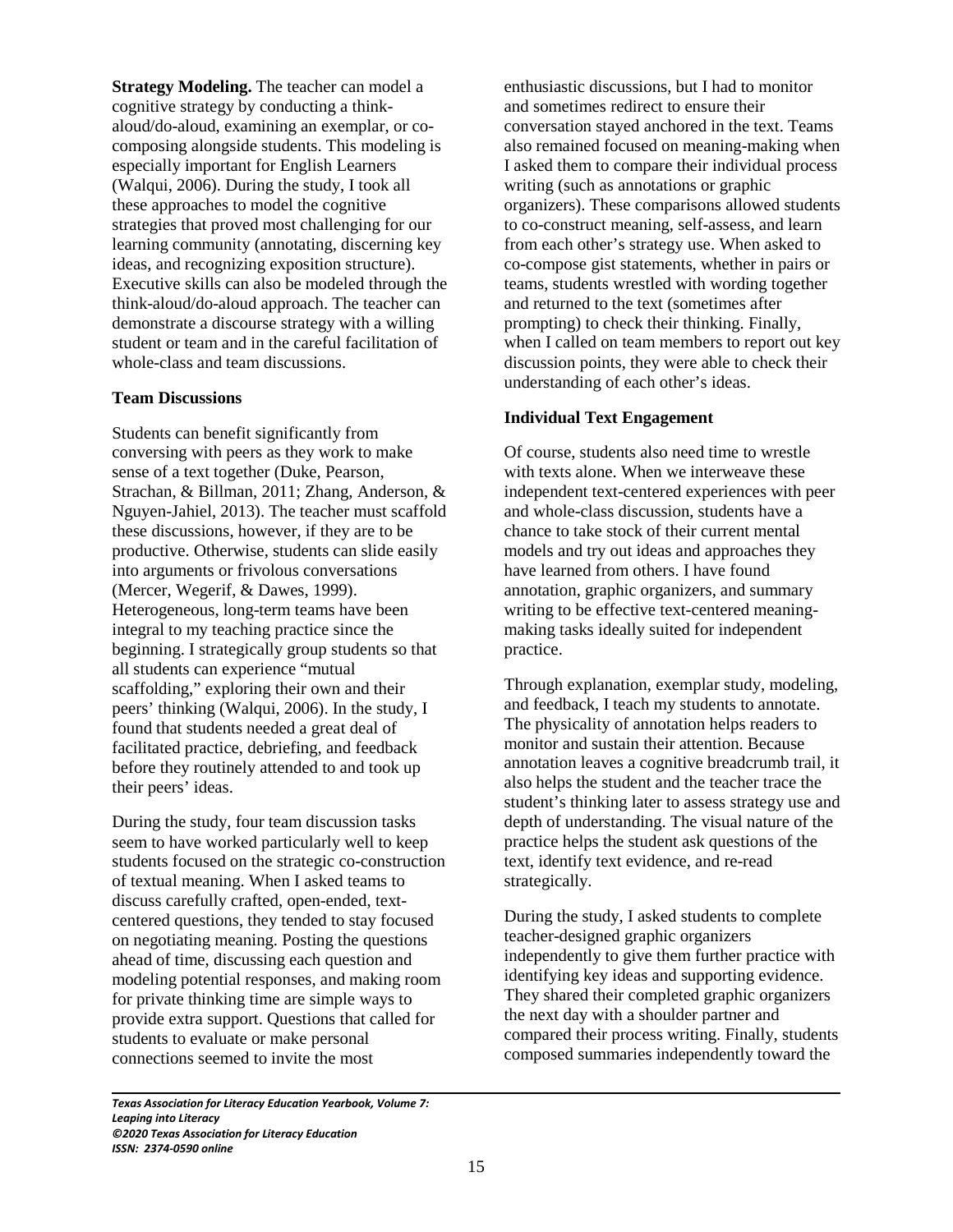end of each shared text study. The act of summarizing allowed them to consolidate their understanding of the text and allowed me to assess their mental text models.

## **Final Thoughts**

Strategic shared text studies will look different in each classroom, depending on the teacher's pedagogical bent and the needs of his or her students. Certain principles, however, will serve teachers in many contexts.

- Choose a strong mentor text and a manageable suite of supportive cognitive, executive, and discourse strategies.
- Plan for pre-reading, multiple readings, and post-reading experiences.
- Build in frequent interactions among the teacher, students, and text.
- Adapt your approach as dictated by your ongoing assessment of students' needs.
- Keep experimenting, reflecting, and planning, folding in lessons learned in subsequent studies.

Though it is undoubtedly challenging to orchestrate strategic instruction and a mentor text study simultaneously, students will surely appreciate the teacher's effort to create an interactive community where students contribute actively to the co-construction of textual meaning.

## **References**

**\_\_\_\_\_\_\_\_\_\_\_\_\_\_\_\_\_\_\_\_**

- Almasi, J. F., & Fullerton, S. K. (2012). *Teaching strategic processes in reading* (2nd ed.). New York: The Guilford Press.
- Anderson, R. C., Nguyen-Jahiel, K., McNurlen, B., Archodidou, A., Kim, S., Reznitskaya, A., Gilbert, L. (2001). The snowball phenomenon: Spread of ways of talking and ways of thinking across groups of children. *Cognition and Instruction*, 19, 1–46. DOI:10.1207/S1532690XCI1901\_1
- Applebee, A. N., Langer, J. A., Nystrand, M., & Gamoran, A. (2003). Discussion-based approaches to developing understanding: Classroom instruction and student performance in middle and high school English. *American Educational Research Journal*, 40, 685–730. DOI:10.3102/00028312040003685
- Baye, A., Inns, A., Lake, C., & Slavin, R. E. (2018). A synthesis of quantitative research on reading programs for secondary students. *Reading Research Quarterly*, 54, 133–166. DOI:10.1002/rrq.229
- Boardman, A. G., Roberts, G., Vaughn, S., Wexler, J., Murray, C. S., & Kosanovich, M. (2008). Effective instruction for adolescent struggling readers: A practice brief. 1–41. Retrieved from https://files.eric.ed.gov/fulltext/ED521836.pdf
- Booth, C., Land, R. E., & Olson, C. B. (2007). A Cognitive Strategies Approach to Reading and Writing Approach Strategies Instruction for English in Secondary Learners Language. *Research in the Teaching of English*, 41(3), 269–303.
- Cartwright, K. B. (2015). *Executive skills and reading comprehension: A guide for educators*. New York: The Guilford Press.
- Croninger, R. M. V., Li, M., Cameron, C., & Murphy, P. K. (2017). Classroom discussions: Building the foundation for productive talk. In P. K. Murphy (Ed.), *Classroom discussions in education* (pp. 1–29). DOI: 10.4324/9781315174594
- Duke, N. K., & Martin, N. M. (2019). Best practices in informational text comprehension instruction. In L. Mandel Morrow & L. B. Gambrell (Eds.), *Best practices in literacy instruction* (6th ed., pp. 250–270). New York: The Guilford Press.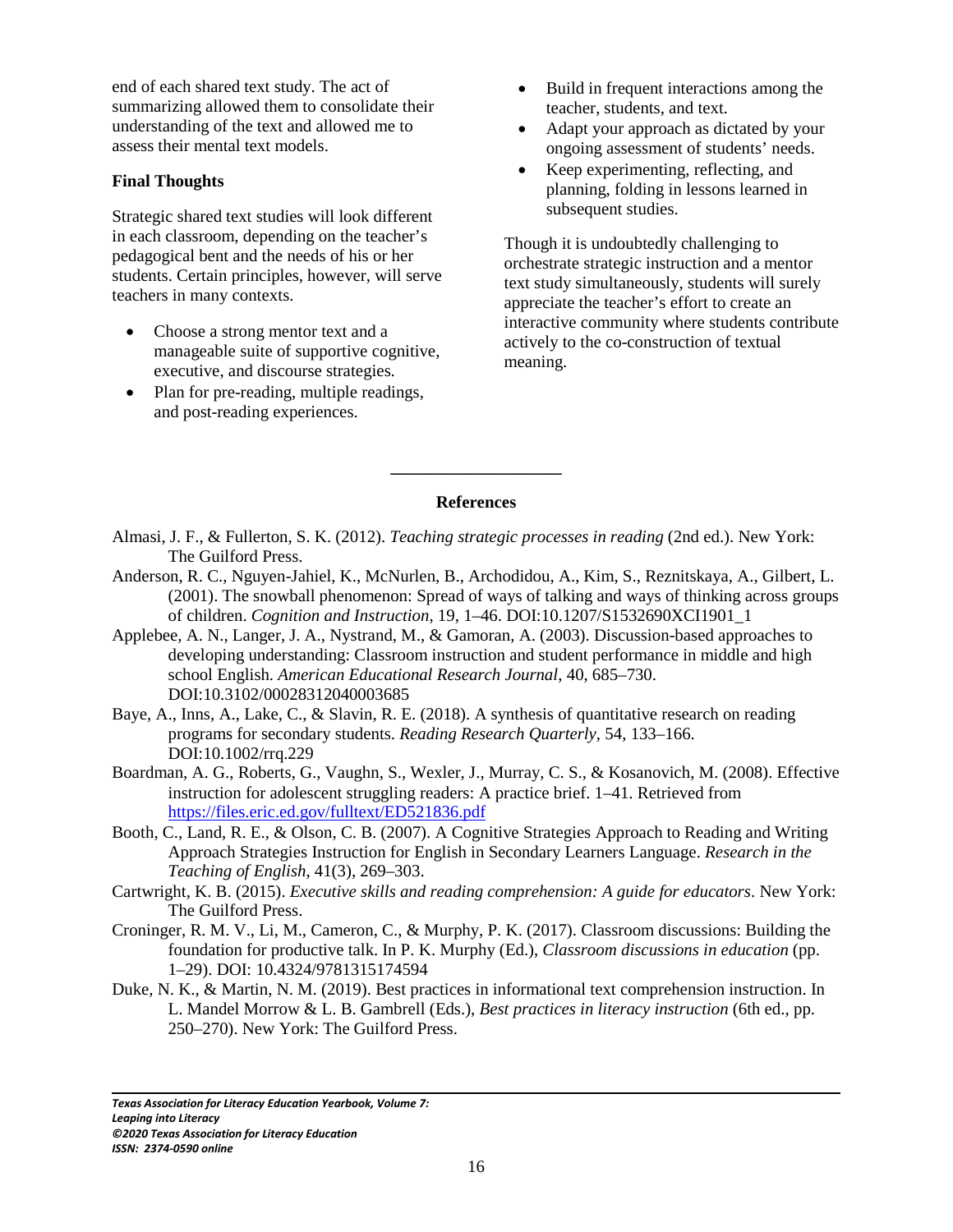- Duke, N. K., Pearson, P. D., Strachan, S. L., & Billman, A. K. (2011). Essential elements of fostering and teaching reading comprehension. In S. J. Samuels & A. E. Farstrup (Eds.), *What research has to say about reading instruction* (4th ed., pp. 51–93). Newark, DE: International Reading Association.
- Fisher, D., & Frey, N. (2019). Best practices in adolescent literacy instruction. In L. M. Morrow & L. B. Gambrell (Eds.), *Best practices in literacy instruction* (6th ed., pp. 150–172). New York: The Guilford Press.
- Garas-York, K., & Almasi, J. F. (2017). Constructing meaning through discussion. In S. E. Israel (Ed.), *Handbook of research on reading comprehension* (2nd ed., pp. 500–518). New York: The Guilford Press.
- Greenleaf, C. L., Schoenbach, R., Cziko, C., & Mueller, F. (2015). Apprenticing adolescent readers to academic literacy. *Harvard Educational Review*, 71, 79–130. DOI:10.17763/haer.71.1.q811712577334038
- Hebert, M., Bohaty, J. L., & Nelson, J. R. (2016). The effects of text structure instruction on expository reading comprehension: A meta-analysis. *Journal of Educational Psychology*, 108, 609–629.
- International Reading Association. (2012). Adolescent literacy (Position statement, Rev. 2012 ed.). Newark, DE.
- Jefferson, T. (1789, Jan. 8). Thomas Jefferson to Richard Price. Retrieved from https://www.loc.gov/exhibits/jefferson/60.html
- Kamil, M. L., Borman, G. D., Dole, J. A., Kral, C. C., Salinger, T., & Torgesen, J. K. (2008). Improving adolescent literacy: Effective classroom and intervention practices: A practice guide (NCEE 2008-4027). Washington, D.C.
- Kintsch, W. (2009). Learning and constructivism. In S. Tobias & T. M. Duffy (Eds.), *Constructivist instruction: Success or failure?* (pp. 223–241). New York: Routledge.
- Langer, J. A. (2009). Contexts for adolescent literacy. In L. Christenbury, R. Bomer, & P. Smagorinsky (Eds.), *Handbook of adolescent literacy research* (pp. 49–64). New York: The Guilford Press.
- Madda, C. L., Griffo, V. B., Pearson, P. D., & Raphael, T. E. (2019). Current issues and best practices in literacy instruction. In L. M. Morrow & L. B. Gambrell (Eds.), *Best practices in literacy instruction* (6th ed., pp. 27–51). New York: The Guilford Press.
- Mayville, M. T. (2015). Perception and patterns of reading strategy use as related to reading achievement and learning contexts of U.S. Hispanic English learners (Order No. 3720742) [Doctoral dissertation, George Mason University]. ProQuest Dissertations and Theses Global.
- Mercer, N., Wegerif, R., & Dawes, L. (1999). Children's talk and the development of reasoning in the classroom. *British Educational Research Journal*, 25, 99–111.
- Moore, D. W., Bean, T. W., Birdyshaw, D., & Rycik, J. A. (1999). Adolescent literacy: A position statement for the Commission on Adolescent Literacy of the International Reading Association. Retrieved from https://files.eric.ed.gov/fulltext/ED437640.pdf
- Murphy, P. K., Wilkinson, I. A. G., Soter, A. O., Hennessey, M. N., & Alexander, J. F. (2009). Examining the effects of classroom discussion on students' comprehension of text: A metaanalysis. *Journal of Educational Psychology*, 101, 740–764. DOI: 10.1037/a0015576
- O'Reilly, T., Deane, P., & Sabatini, J. (2015). Building and sharing knowledge key practice: What do you know, what don't you know, what did you learn? (Report No. ETS RR-15-24). DOI:epdf/10.1002/ets2.12074
- Ortlieb, E. & Cheek Jr., E. H. (2013). *School-based interventions for struggling readers, K-8*. Emerald Group Publishing Limited.
- Reninger, K. B., & Rehark, L. (2009). Discussions in a fourth-grade classroom: Using exploratory talk to promote children's dialogic identities. *Language Arts*, 86, 268–279.
- Rogoff, B. (1990). *Apprenticeship in thinking: Cognitive development in social context*. New York: Oxford University Press.